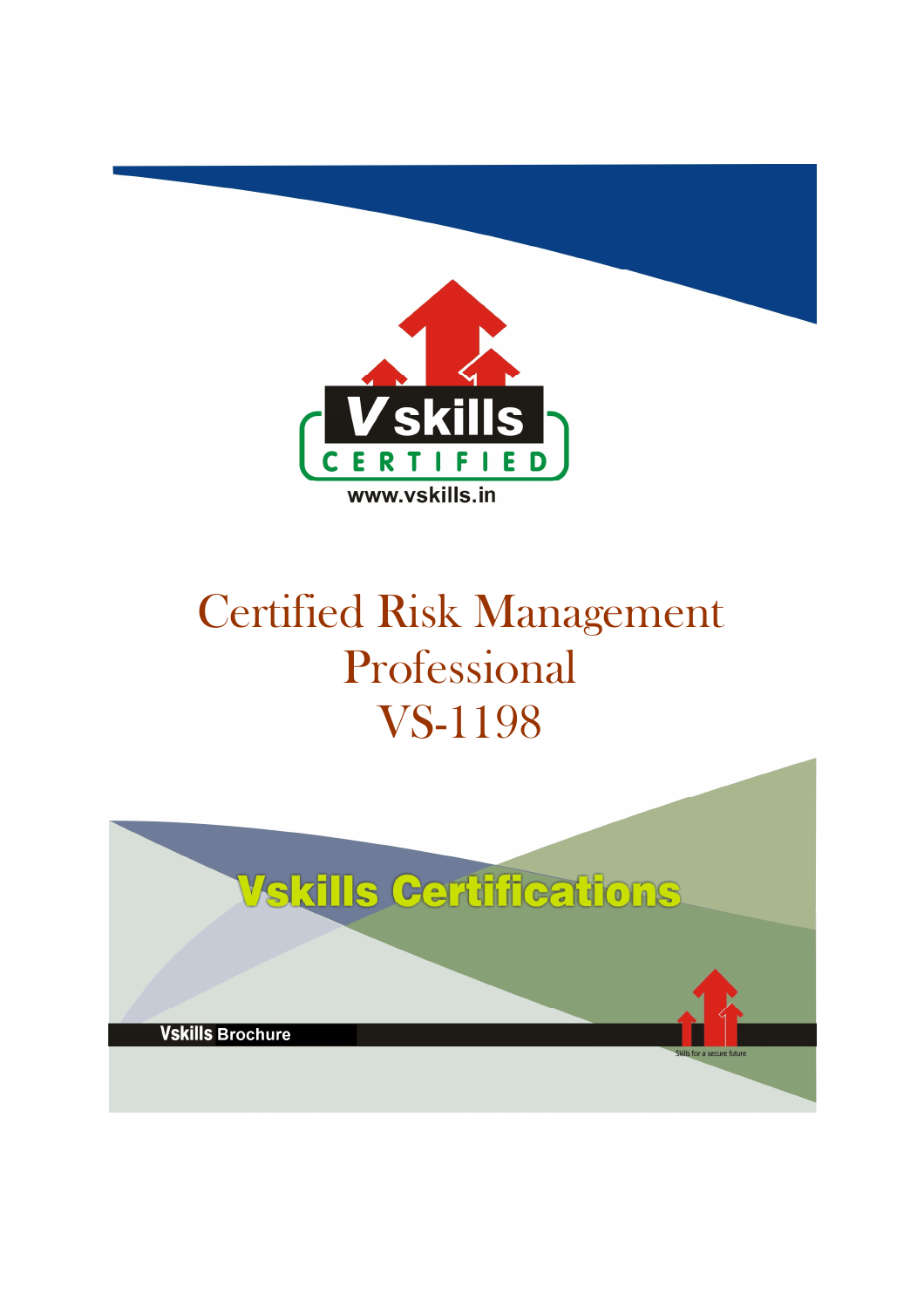# Certified Risk Management Professional

### Certification Code VS-1198

Vskills certification for Risk Management Professional assesses the candidate as per the company's need for identifying and managing risk. The certification tests the candidates on various areas in risk management process, risk management plan, enterprise risk management, business continuity, various areas of risk management and positive risk.

### Why should one take this certification?

This Course is intended for professionals and graduates wanting to excel in their chosen areas. It is also well suited for those who are already working and would like to take certification for further career progression.

Earning Vskills Risk Management Professional Certification can help candidate differentiate in today's competitive job market, broaden their employment opportunities by displaying their advanced skills, and result in higher earning potential.

#### Who will benefit from taking this certification?

Job seekers looking to find employment in risk management, account or finance and project management departments of various companies, students generally wanting to improve their skill set and make their CV stronger and existing employees looking for a better role can prove their employers the value of their skills through this certification.

#### Test Details

- Duration:  $60$  minutes
- $\mathbf{N}$ o. of questions:  $50$
- Maximum marks:  $50$ , Passing marks:  $25(50%)$

There is no negative marking in this module.

#### **Fee Structure**

Rs. 3,499/- (Excludes taxes)\*

\*Fees may change without prior notice, please refer http://www.vskills.in for updated fees

#### Companies that hire Vskills Risk Management Professional

Risk Management Professionals are in great demand. Companies specializing in risk assessment, risk mitigation, project management or finance are constantly hiring skilled risk management professionals. Various public and private companies also need risk management professionals for their risk management, account or finance and project management departments.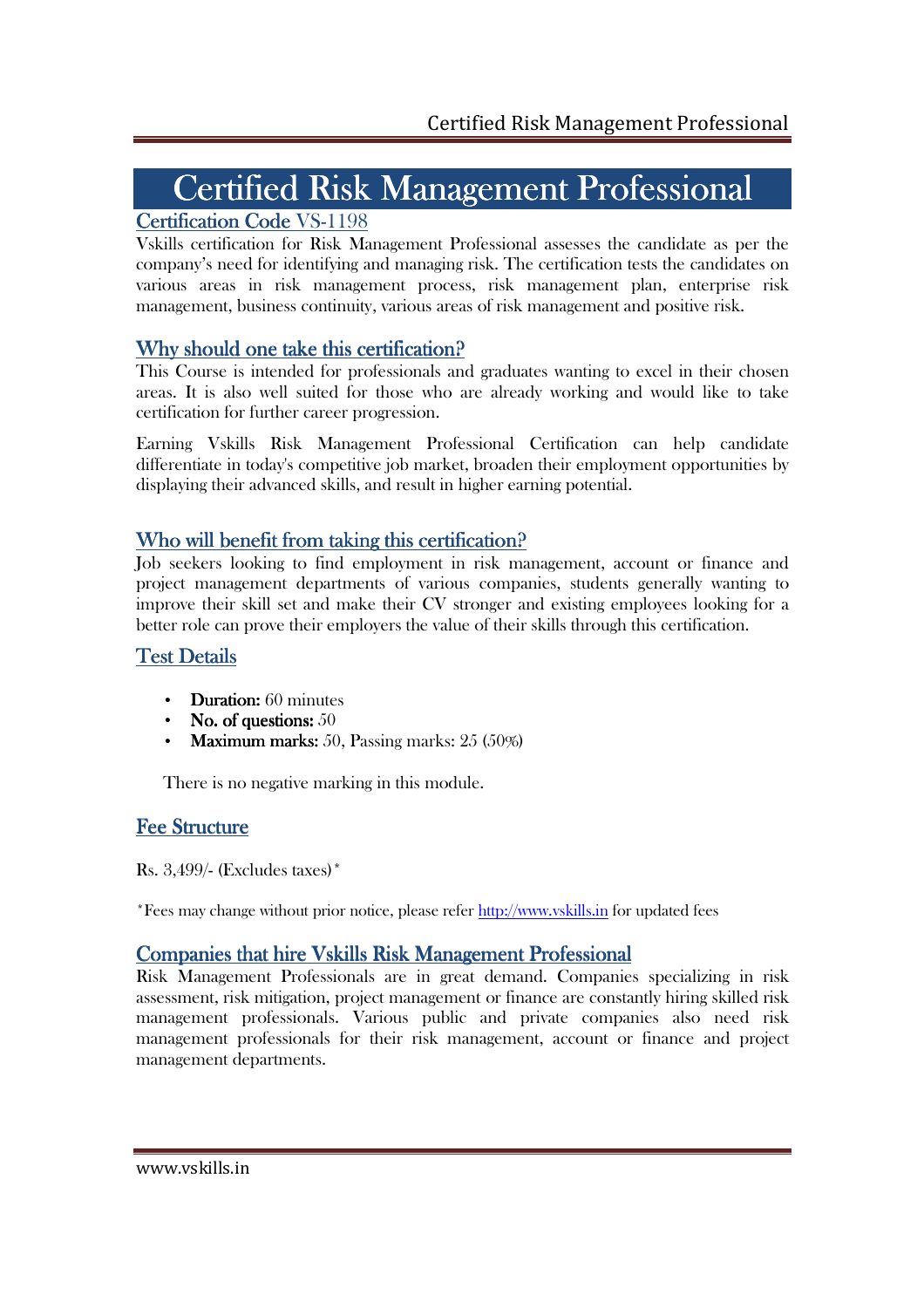## Table of Contents

### 1. Introduction to Risk Management

1.1 Introduction

1.2 Method of Risk Management

### 2. Process Of Risk Management

2.1 Assessment

2.2 Risk Assessment In Public Health

## 3. Risk Options

3.1 Potential Risk Treatments

## 4. Create a Risk Management Plan

4.1 Implementation

4.2 Review And Evaluation of the Plan

## 5. Areas of Risk Management

- 5.1 Market Risk (Price Risk)
- 5.2 Risk Management
- 5.3 Credit Risk

#### 5.4 Types of Credit Risk

- 5.5 Assessing Credit Risk
- 5.6 Methods of Operational Risk Management

### 6. Enterprise Risk Management

- 6.1 ERM Frameworks Defined 6.2 Casualty Actuarial Society framework 6.3 COSO ERM Framework 6.4 RIMS Risk Maturity Model 6.5 Implementing An ERM Program 6.6 Internal Audit Role 6.7 Current Issues In ERM 6.8 Sarbanes-Oxley Act requirements
- 6.9 NYSE Corporate Governance Rules
- 6.10 ERM And Corporate Debt Ratings

## 7. Project Management

## 8. Risk Management For Mega-Projects

### 9. IT Risk Management

- 9.1 Risk Management Methodology
- 9.2 Risk Assessment

www.vskills.in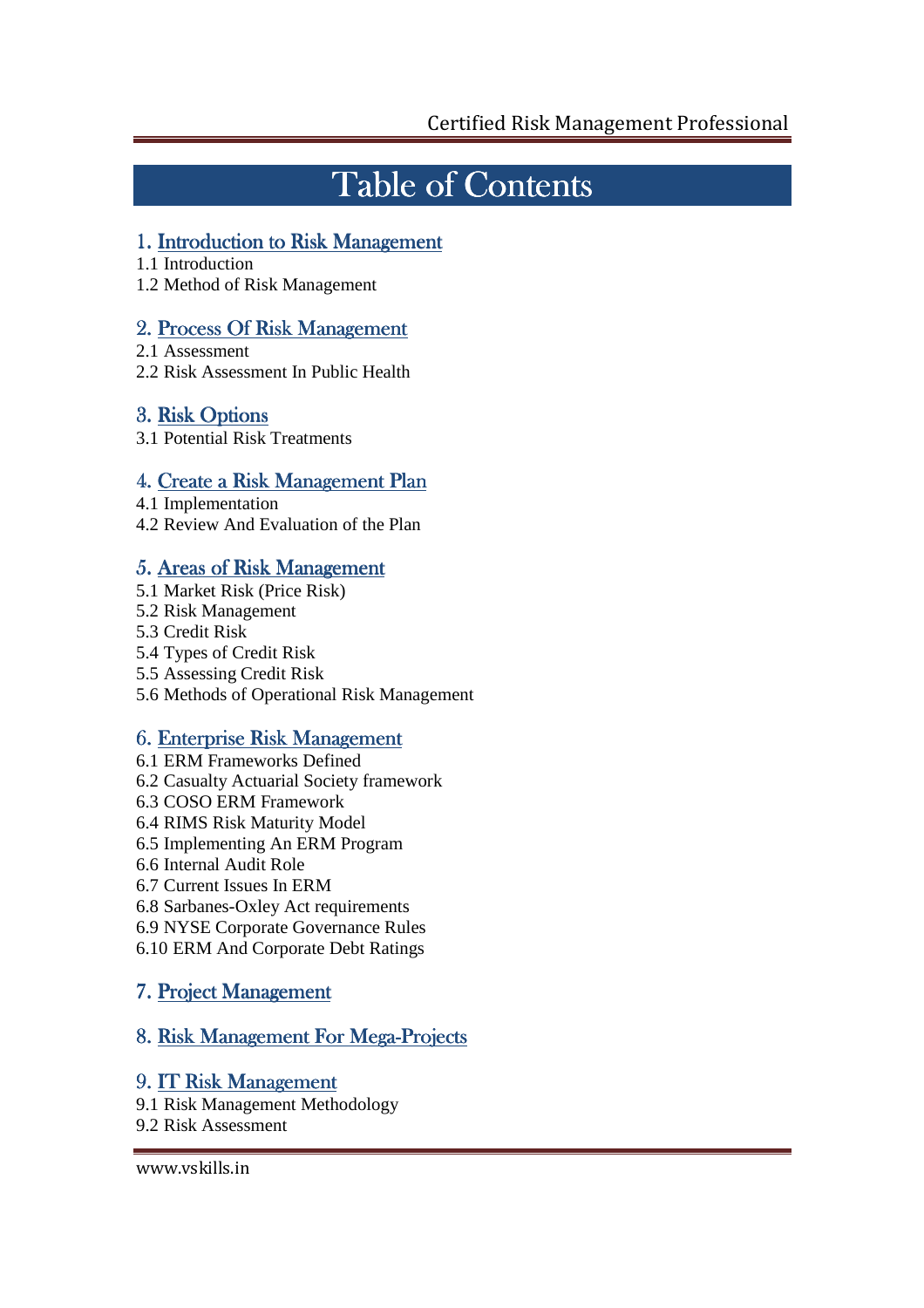### 10. Risk Management Regarding Natural Disasters

- 10.1 Risk Management Techniques In Petroleum And Natural Gas
- 10.2 Risk Management As Applied To The Pharmaceutical Sector
- 10.3 The FDA's Initiative On Risk Management Approach

10.4 Four Major Components

## 11. Risk Management and Business Continuity

### 12. Positive Risk

- 12.1 Positive Risk Management
- 12.2 Potential Areas For Risk Management Application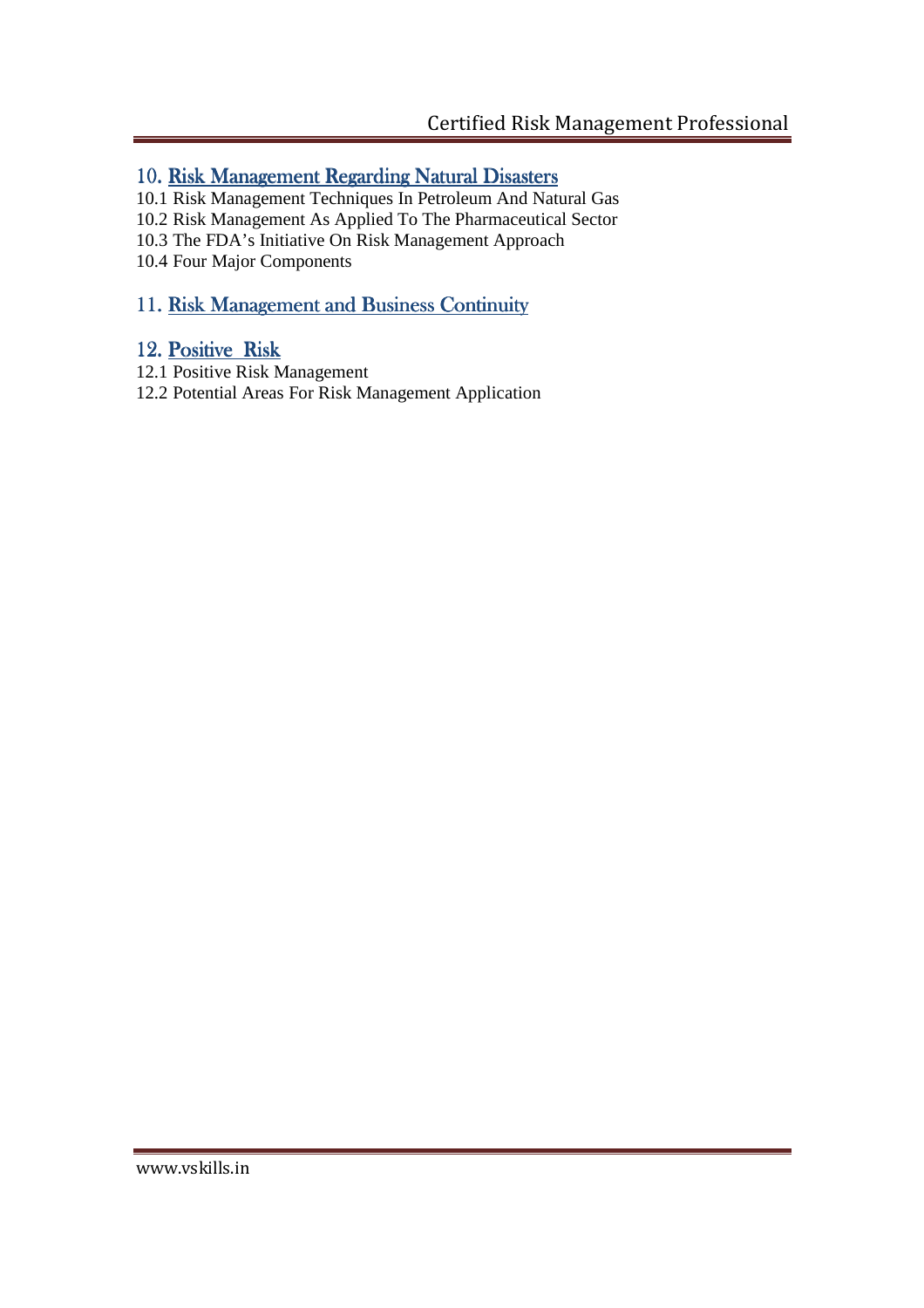## **Sample Questions**

### 1. Credit risk that is related to pervasive, economy-wide factors, would be termed.

- A. Off balance sheet risk
- B. Country risk
- C. Systematic risk
- D. Firm specific risk

#### 2. Which of the following is a goal of enterprise risk management?

- A. Deciding how to petition the Government for financial help
- B. Assigning risk management to a lobbyist
- C. Refining the business plan for risk management
- D. Defining which risks the program will manage

#### 3. Which risk involves a chance of either profit or loss?

- A. Insurable
- B. Speculative
- C. Indemnified
- D. Pure

### 4. Which of the following does the most to reduce default risk for futures contracts?

- A. Marking to market
- B. Flexible delivery arrangements
- C. High liquidity
- D. Credit checks for both buyers and sellers.

### 5. Using futures contracts to transfer price risk is called

- A. Hedging.
- B. Speculating.
- C. Arbitrage.
- D. Diversifying.

**Answers: 1 (C), 2 (D), 3 (B), 4 (A), 5 (A)**